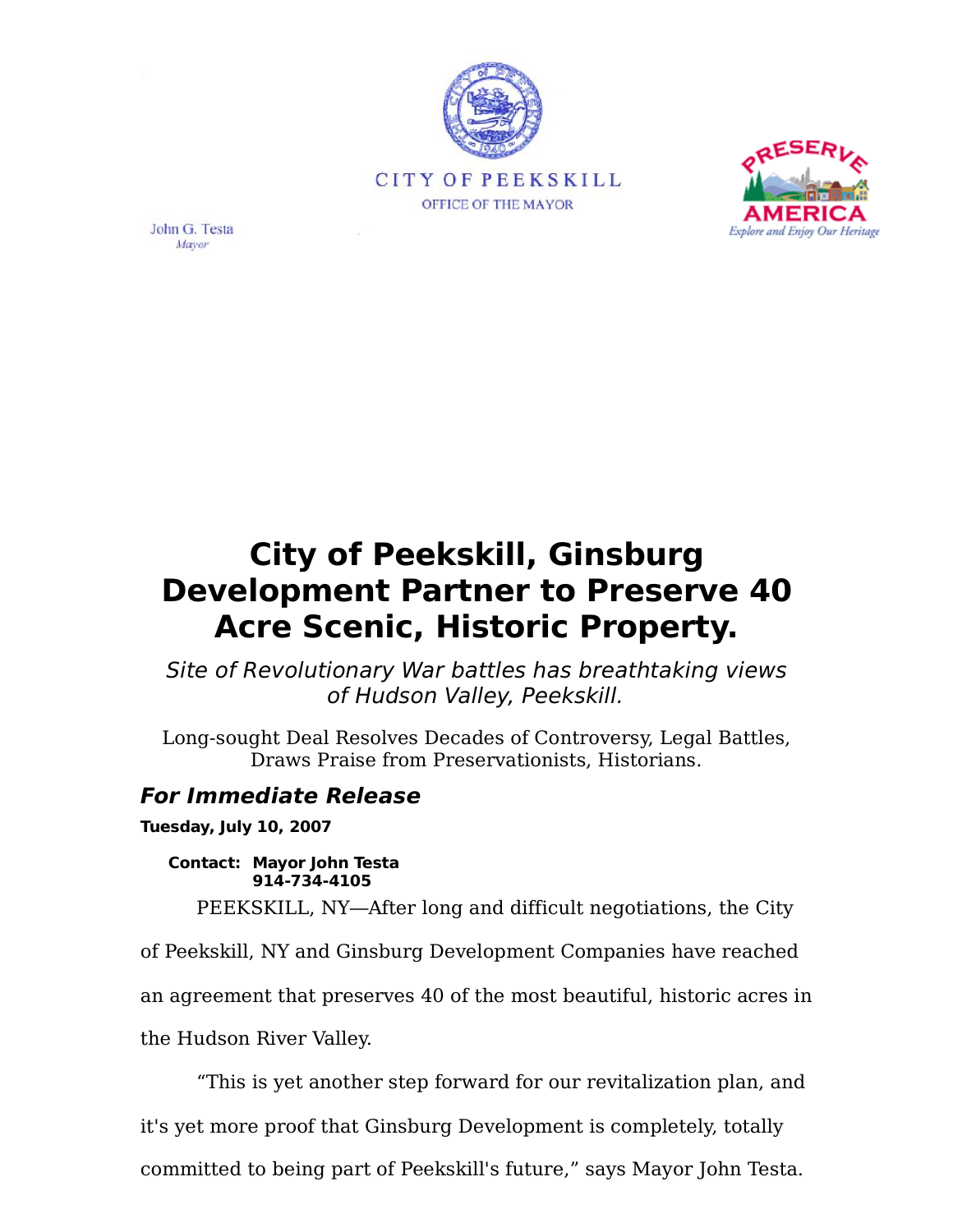An historian and teacher, Testa has been a Revolutionary War reenactor for more than 30 years.

Preserving Fort Hill and helping set Peekskill on a new path was one of the primary reasons Testa ran for mayor in the first place.

Five years ago, few people put Class A real estate and Peekskill in the same breath. Yet today Peekskill is one of the Class A leaders in Northern Westchester. We have some of the county's best and most beautiful parks and one of the most dynamic and exciting real estate markets as well," Testa says.

Ginsburg is building a new Class A development, the Abbey At Fort Hill, on land adjacent to the Park. "There are few sites over the Hudson River or anywhere this magnificent," says Martin Ginsburg, founder and principal of Ginsburg Development Companies LLC based in Valhalla, N.Y. GDC is one of the Northeast's leading luxury home builders. "I am thrilled that we are able to make this wonderful gift to the City of Peekskill.

Preserving open space has always been one of my highest priorities as County Executive, and I'm pleased to see how well this cooperation between the public and private sector has worked out, says Westchester County Executive Andy Spano. "This kind of teamwork sets a great example for all of Westchester," he says.

We acquired the new parkland from another developer who had contested plans to build hundreds of residences on the 47 acre site. We worked with the city to develop a plan annexing only a few acres to the St. Marys convent property so that most of this beautiful and historically important site can be preserved and become part of Fort

## --more--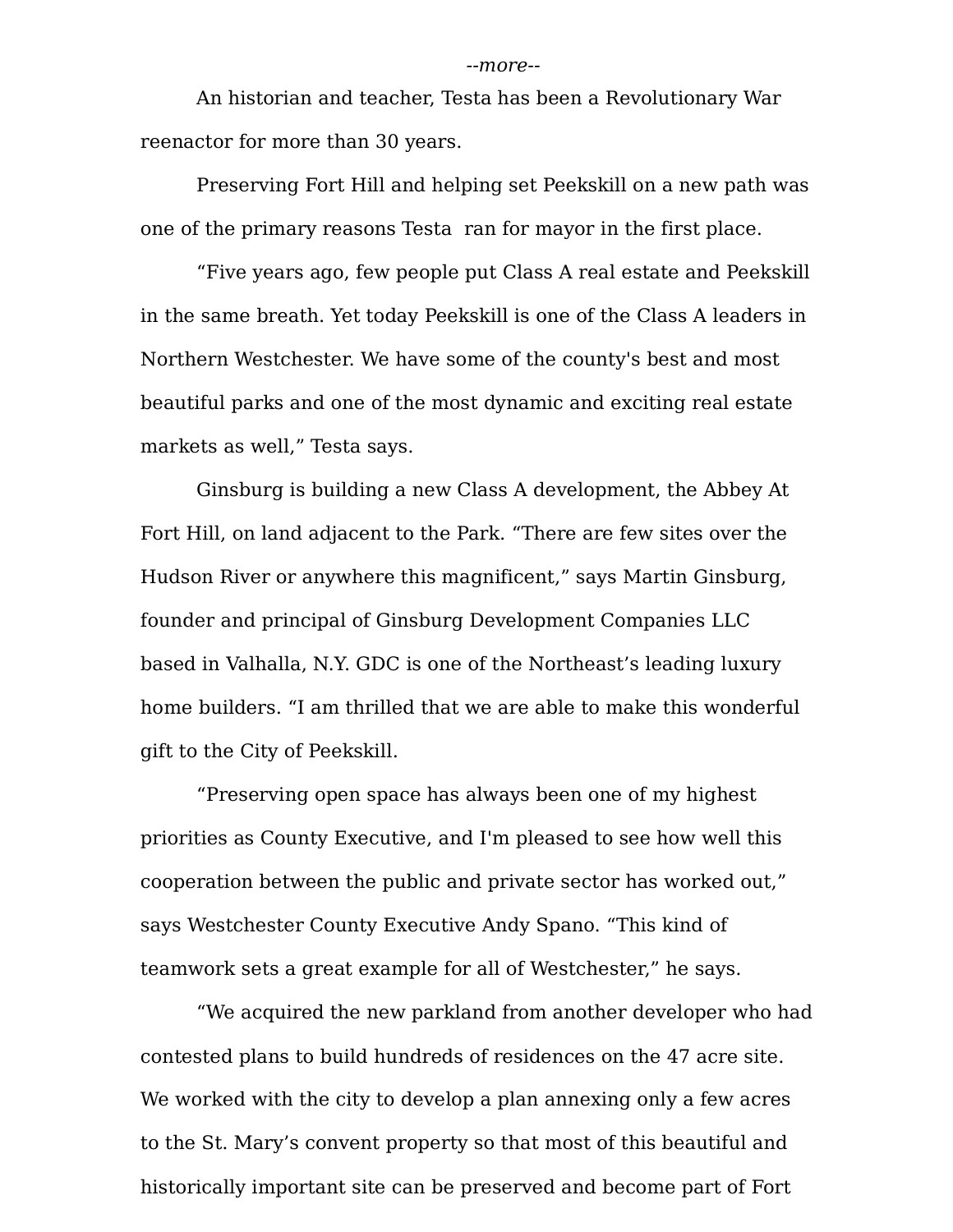Hill Park, increasing its size fivefold. We also plan to restore and preserve the convent's beautiful old buildings. The town homes have been designed to preserve the rocky, rugged character of the St. Mary's site" says Martin Ginsburg, founder and principal of Ginsburg Development Companies, which is based in Valhalla, N.Y. Ginsburg also donated \$32,500 to go towards park improvements.

Fort Hill Park is an historic site that at times hosted almost all of George Washington's Continental Army in cramped, crowded barracks during the American Revolution. Peekskill's Fort Hill is one of the least disturbed Revolutionary War sites in the region. It boasts actual remains of fortifications frantically built in 1777 when the British made the first of their three attacks on the then village.

Recognizing the importance of the locale, the City of Peekskill purchased the first nine acres of the park in the 1920s. In the late 1990s, plans started moving forward to intensely develop the 40 acres adjacent to the city park, provoking an intense citizen outcry. Today's agreement will preserve it as a recreational and educational resource in perpetuity.

Preserving Peekskill's history has been a top priority for the city in the last five years. One of the oldest communities in Westchester, Peekskill was founded more than 350 years ago. During the Revolutionary War the then village was the logistical center of George Washington's army, and Washington appointed Benedict Arnold to command West Point here. The city also has an abundance of parks, boasting one of the highest densities of recreational space in the region.

In recent years, that number has increased significantly, as new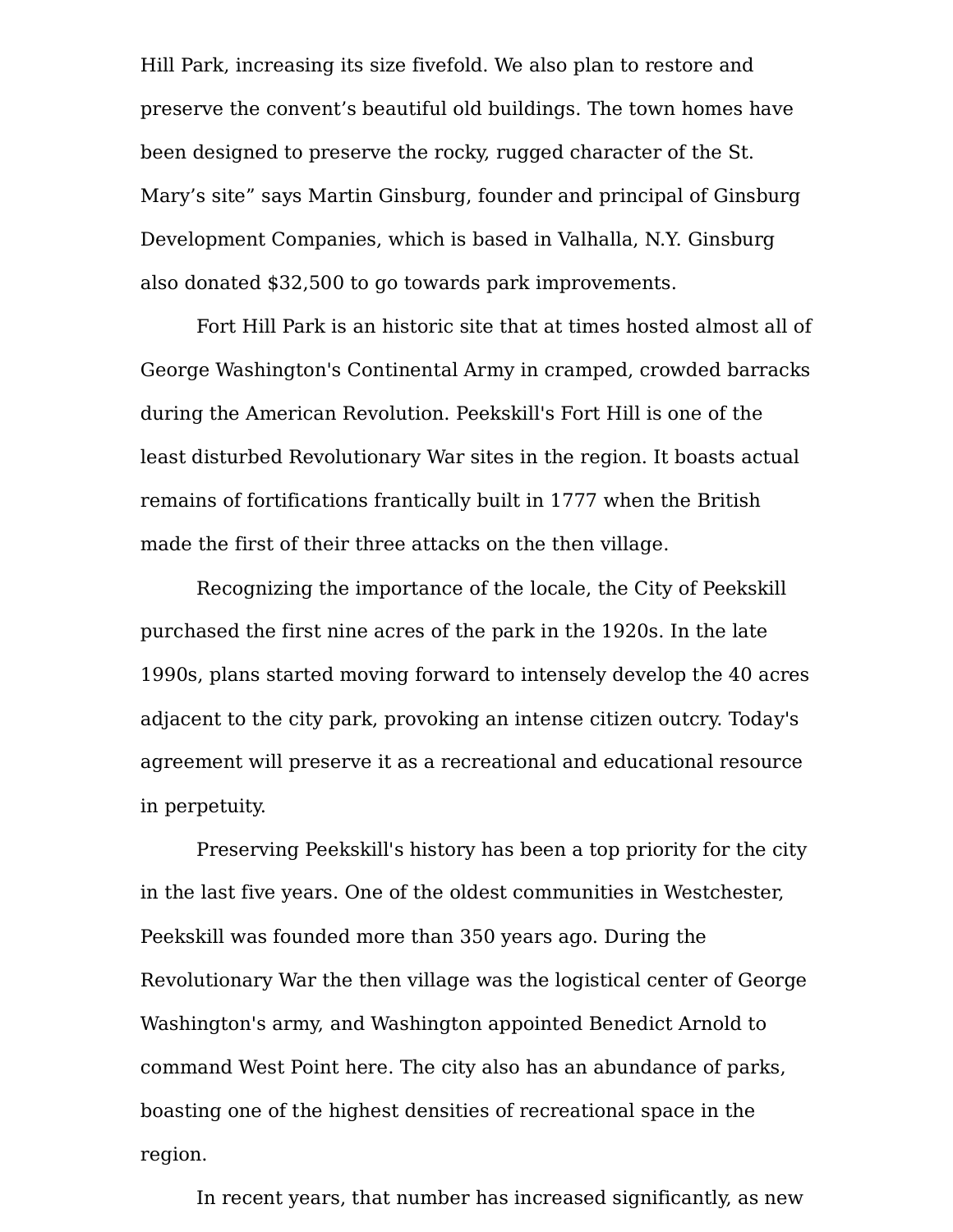parks have opened at Annsville Creek and elsewhere. Add to that the Ginsburg donation and other land that has been remediated and made available to the public in recent years, along with Ginsburg's donation, and the total amount of city parkland has grown by more than 50 acres in recent years. Recognizing these accomplishments, the White House recently named Peekskill a "Preserve America" community.

The donation to Peekskill is the latest in a series of property gifts or below-market sales GDC has made to local governments and environmental groups. GDC and its subsidiaries have made donations or discounts worth more than \$10 million since 1991 to preserve 4,676 acres of open space.

Developers have a responsibility to benefit the communities where they are active and help them plan for the future," says Ginsburg. "Donating environmentally sensitive land to local governments and groups that preserve open space is one way GDC shows that stewardship."

GDC will build 12 condos in the converted Abbey that gave the development its name along with 124 townhouses. All of The Abbey's residents will have access to the activities and fitness center, which will be highlighted by a gathering room beneath the soaring ceiling of the chapel's former sanctuary, where ornate hand-carved wooden details will be preserved.

Construction at The Abbey is expected to commence during the spring of 2008, with the first homes being ready for occupancy approximately one year later. Prices are expected to start in the \$400,000s. Based in Valhalla, N.Y., GDC is one of the nation's premier